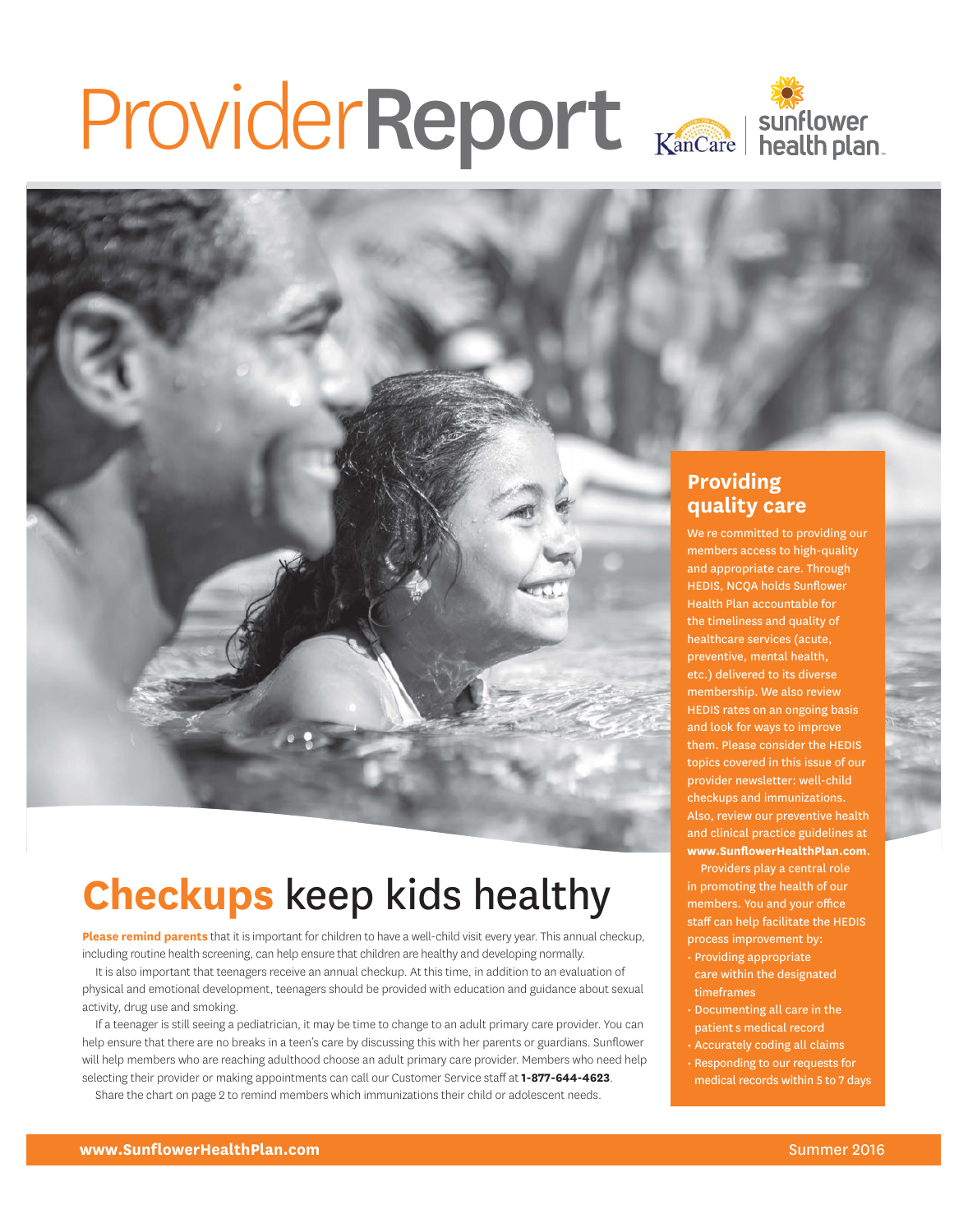## Vaccines are a path to better **community health**

**All members under the age of 18** should receive recommended immunizations, unless there are medical contraindications, or unless immunizations are contrary to the member's parents' religious beliefs.

Children should be immunized during medical checkups according to the current Advisory Committee for Immunization Practices (ACIP) Schedule. The most up-to-date recommendation for kids up to 18 years old can be found at **www.cdc.gov/vaccines/schedules**.

#### **Lead screening**

Lead exposure is a known risk for long term learning and behavioral problems. For children enrolled in Medicaid, the Centers for Disease Control and Prevention highly recommends a blood lead level measured at 12 and 24 months of age. Children between the ages of 3 and 5 years should receive a blood lead test immediately if they have not previously been tested for lead poisoning.

| <b>VACCINE</b>                                                                                                                                                                                                          |             |  | BIRTH $ 1MO 2MOS $ | 4 MOS       |                                            |  | 6 MOS   9 MOS   12 MOS   15 MOS |          | 18 MOS   | 19-23 MOS 2-3 YRS 4-6 YRS 7-10 YRS 11-12 YRS 13-15 YRS 16-18 YRS                                       |             |  |                       |  |        |
|-------------------------------------------------------------------------------------------------------------------------------------------------------------------------------------------------------------------------|-------------|--|--------------------|-------------|--------------------------------------------|--|---------------------------------|----------|----------|--------------------------------------------------------------------------------------------------------|-------------|--|-----------------------|--|--------|
| Hepatitis B (HepB)                                                                                                                                                                                                      | 1st<br>dose |  | 2nd dose           |             |                                            |  | 3rd dose                        |          |          |                                                                                                        |             |  |                       |  |        |
| Rotavirus (RV) RV1 (2-dose<br>series); RV5 (3-dose series)                                                                                                                                                              |             |  | 1st<br>dose        | 2nd<br>dose |                                            |  |                                 |          |          |                                                                                                        |             |  |                       |  |        |
| Diphtheria, tetanus, & acellular<br>pertussis (DTaP: <7 yrs)                                                                                                                                                            |             |  | 1st<br>dose        | 2nd<br>dose | 3rd dose                                   |  |                                 |          | 4th dose |                                                                                                        | 5th dose    |  |                       |  |        |
| Haemophilus influenzae type<br>$b$ (Hib)                                                                                                                                                                                |             |  | 1st<br>dose        | 2nd<br>dose |                                            |  | 3rd or 4th dose                 |          |          |                                                                                                        |             |  |                       |  |        |
| Pneumococcal conjugate<br>(PCV13)                                                                                                                                                                                       |             |  | 1st<br>dose        | 2nd<br>dose | 3rd dose                                   |  |                                 | 4th dose |          |                                                                                                        |             |  |                       |  |        |
| Inactivated poliovirus<br>$(IPV: \langle 18 \rangle)$                                                                                                                                                                   |             |  | 1st<br>dose        | 2nd<br>dose |                                            |  | 3rd dose                        |          |          |                                                                                                        |             |  |                       |  |        |
| Influenza (IIV; LAIV)                                                                                                                                                                                                   |             |  |                    |             | Annual vaccination (IIV only) 1 or 2 doses |  |                                 |          |          | Annual vaccination<br>Annual vaccination (LAIV or IIV)<br>(LAIV or IIV) 1 or<br>1 dose only<br>2 doses |             |  |                       |  |        |
| Measles, mumps,<br>rubella (MMR)                                                                                                                                                                                        |             |  |                    |             |                                            |  | 1st dose                        |          |          | 2nd<br>dose                                                                                            |             |  |                       |  |        |
| Varicella (VAR)                                                                                                                                                                                                         |             |  |                    |             |                                            |  | 1st dose                        |          |          |                                                                                                        | 2nd<br>dose |  |                       |  |        |
| Hepatitis A (HepA)                                                                                                                                                                                                      |             |  |                    |             |                                            |  | 2-dose series                   |          |          |                                                                                                        |             |  |                       |  |        |
| Meningococcal (Hib-MenCY<br>> 6 weeks; MenACWY-D > 9 mos;<br>MenACWY CRM $\geq$ 2 mos)                                                                                                                                  |             |  |                    |             |                                            |  |                                 |          |          |                                                                                                        |             |  | 1st dose              |  | looste |
| Tetanus, diphtheria, & acellular<br>pertussis (Tdap: >7 yrs)                                                                                                                                                            |             |  |                    |             |                                            |  |                                 |          |          |                                                                                                        |             |  | (Tdap)                |  |        |
| Human papillomavirus<br>(2vHPV: females only; 4vHPV,<br>9vHPV: males and females)                                                                                                                                       |             |  |                    |             |                                            |  |                                 |          |          |                                                                                                        |             |  | $(3-dose)$<br>series) |  |        |
| Meningococcal B                                                                                                                                                                                                         |             |  |                    |             |                                            |  |                                 |          |          |                                                                                                        |             |  |                       |  |        |
| Pneumococcal polysaccharide<br>(PPSV23)                                                                                                                                                                                 |             |  |                    |             |                                            |  |                                 |          |          |                                                                                                        |             |  |                       |  |        |
| Range of recommended<br>Range of recommended<br>Range of recommended<br>Range of recommended<br>No recommendation<br>ages for all children<br>ages for catch-up<br>ages for certain high-risk<br>ages for non-high-risk |             |  |                    |             |                                            |  |                                 |          |          |                                                                                                        |             |  |                       |  |        |

ages for catch-up **ages for certain high-risk** ages for certain high-risk ages for non-high-risk ages for non-h

groups **groups** groups that may receive vaccine, subject to individual clinical decision making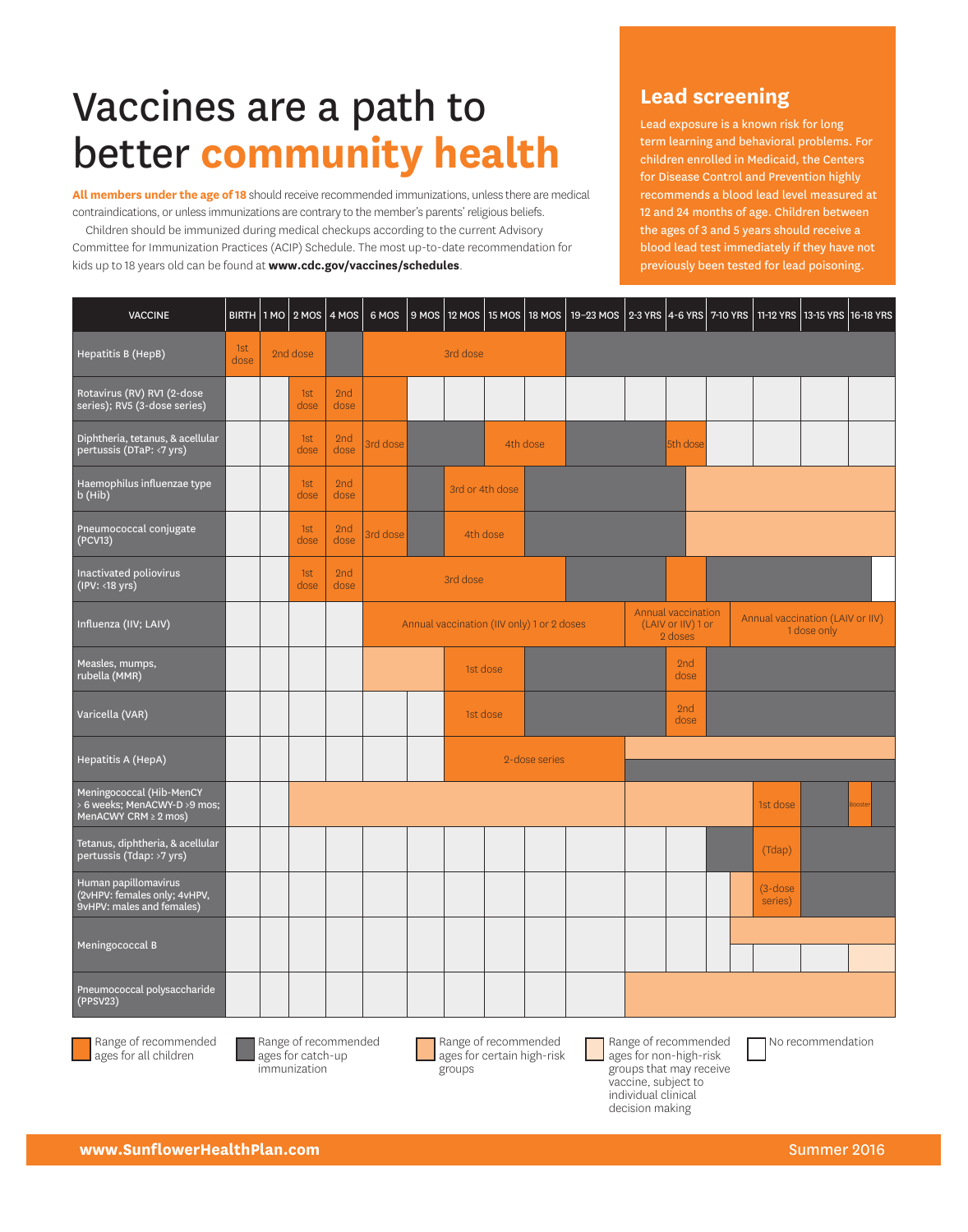

### Meeting appointment accessibility **standards**

**Accessibility is defined as** the extent to which a patient can obtain available services when they are needed. The availability of our network practitioners is key to member care and treatment outcomes. Sunflower evaluates compliance with these standards on an annual basis and uses the results

of appointment standards monitoring to ensure adequate appointment accessibility and reduce unnecessary emergency room utilization.

| <b>TYPE OF APPOINTMENT</b>        | <b>SCHEDULING TIME FRAME</b>                          |  |  |  |  |  |
|-----------------------------------|-------------------------------------------------------|--|--|--|--|--|
| Routine care                      | Within 3 weeks from date of member request            |  |  |  |  |  |
| Specialty routine care            | Within 30 days                                        |  |  |  |  |  |
| <b>Emergency care</b>             | Should be performed immediately upon arrival          |  |  |  |  |  |
| <b>Urgent care</b>                | Within 48 hours                                       |  |  |  |  |  |
| <b>Behavioral health services</b> | Immediately to 14 days, depending on the type of care |  |  |  |  |  |

### **Supporting health information technology**

Kansas Foundation for Medical Care (KFMC) and KDHE's Division of Health Care Finance (KDHE/ DHCF) are working together to assist Medicaid healthcare providers in Kansas with health information technology, to meet Meaningful Use and facilitate the electronic exchange of health information.

- Services offered include:
- Electronic health record (EHR) selection
- EHR implementation
- Meaningful Use assistance
- Electronic protected health information security risk analysis and remediation
- Process analysis and redesign
- Health information exchange connectivity

You are eligible for free services if all of the following statements are true for you.

- **1.** I am contracted with at least one of the three managed care organizations (United Healthcare, Sunflower, Amerigroup) as a Medicaid provider OR I have a Kansas Medical Assistance Program (KMAP) fee-for service number.
- **2.** I am a physician (MD, DO), nurse practitioner, nurse midwife or dentist.
- **3.** I am NOT hospital-based. (An eligible professional is considered hospital-based if 90% or more of his or her services are performed in a hospital inpatient setting (Place of Service code 21) or emergency room setting (Place of Service code 23).

If all of these statements are true for you, please contact Kelly Stephens at **kstephens@kfmc.org**  or 1 -**785-273-2552** ext **312**.